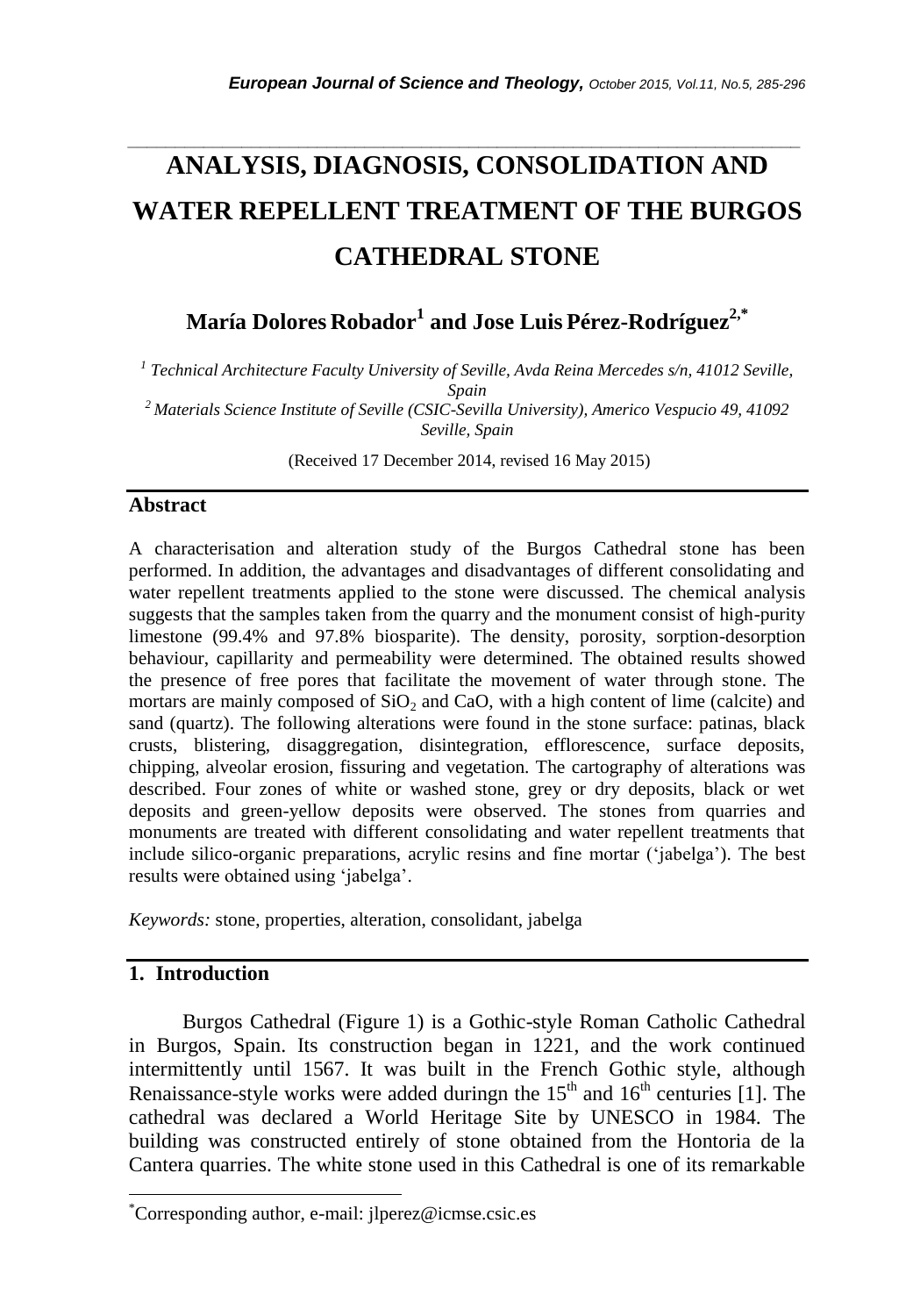components. The composition of the quarry is primarily limestone from the Cretaceous period. It was necessary to assess the mechanical properties of the materials in order to establish constitutive laws for decayed materials, to develop methods for analysing damaged structure and to improve reliability criteria.



**Figure 1.** Longitudinal section of Burgos Cathedral.

Prevention and restoration can be successfully accomplished only after a careful diagnosis of a building damage. Accurate material characterisation improves knowledge of the building's material, increases understanding of its structural behaviour and facilities the development of successful interventions for consolidation and protection through water repellent treatments [2, 3].

The main weathering factors of the stone that can be differentiated are endogenous or exogenous. Man favours decay through pollution or direct treatment. In these cases, he can also act to protect and restore materials from decay.

Several studies have shown that the surfaces of buildings may be covered by environment pollutants and/or by substances produced during the alteration processes. The observation and description of the macroscopic decay indicators of stone are highly useful techniques to evaluate the extent and severity of damage [4]. Consolidation and water repellent treatments are frequently applied to the stonework at cultural heritage sites. One of the components of these restoration processes is stone protection by means of hydrophobic products, mainly organosilicic and acrylic products [5]. A thin layer of fine mortar composed of lime and some pigment, such as iron oxides, has also been used to protect the stone [2, 3]. The technique of applying coatings based on lime mortar is ancient and was applied as protection for façades of various materials, including stone. This protection was applied until the last century. The non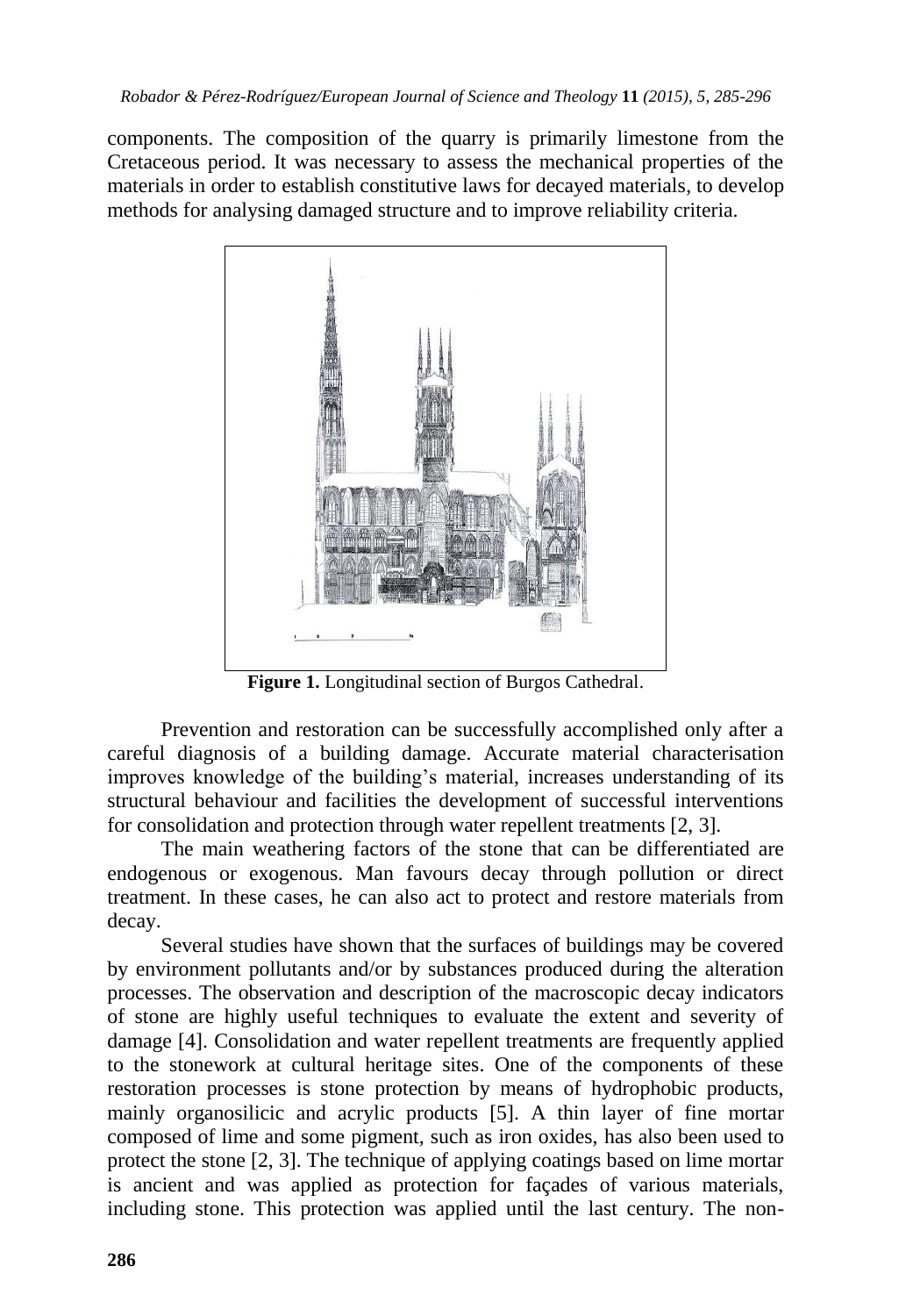application of this technique is responsible for the deterioration of many monuments. Several factors must be considered in the application of consolidating products, such as the consolidating value, depth of penetration, effect on appearance, compatibility of consolidation with substrate, durability of treatment, effect on liquid water and vapour permeability, biological resistance, easiness of application, and health and safety issues [6].

This study aimed to do the following: 1) physically and chemically characterise the stone and mortars, 2) investigate the alterations that have developed in the stone, 3) apply consolidating and water repellent treatments to the stone, and 4) characterise the advantages and disadvantages of different products that were applied.

# **2. Materials and methods**

#### *2.1. Materials*

Several stone samples were taken directly from the quarry and 13 samples from the different zones of the building (from the facade, the tower and the dome). 14 samples of mortars were also taken from the building.

# *2.2. Methods*

#### *2.2.1. Chemical analyses*

The determination of the percentages of calcium oxide (CaO), silica (SiO<sub>2</sub>), aluminium oxide (Al<sub>2</sub>O<sub>3</sub>), iron oxide (Fe<sub>2</sub>O<sub>3</sub>), magnesium oxide (MgO), sulphates  $(SO_3)$  and material lost on ignition (LOI) in the stones was conducted according to standardised test described in UNE-EN 196-2:2006 [UNE-EN 196- 2:2014, *Métodos de ensayo de cementos. Parte 2: Análisis químico de*  cementos]. The determination of chloride (Cl<sup>-</sup>) percentage was conducted according to the standard test described in UNE 83-124-90 [UNE 83-124-90, *Áridos para hormigones. Determinación cuantitativa de cloruros. Método volumétrico*]. The determination of the percentages of ammonia (NH<sub>4</sub>), nitrites  $(NO<sub>2</sub>)$  and nitrates  $(NO<sub>3</sub>)$  was performed with the Dr. Lange test cubes. The weight proportion of lime was calculated according to the following equation:

1.32 x (%CaO - 07%SO<sub>3</sub>)= %Ca (OH)<sub>2</sub> (1) The pH was measured using a pHmeter, HANNA NEURTEX MODEL HI 8314.

# *2.2.2. Physical tests*

Bulk density and porosity were determined according to the standard test described in (UNE 83-820-94) [UNE-EN 1936:2007, *Morteros. Métodos de ensayo. Morteros endurecidos. Determinación de la densidad aparente*]. The adherence was determined according to the standard test described in UNE 83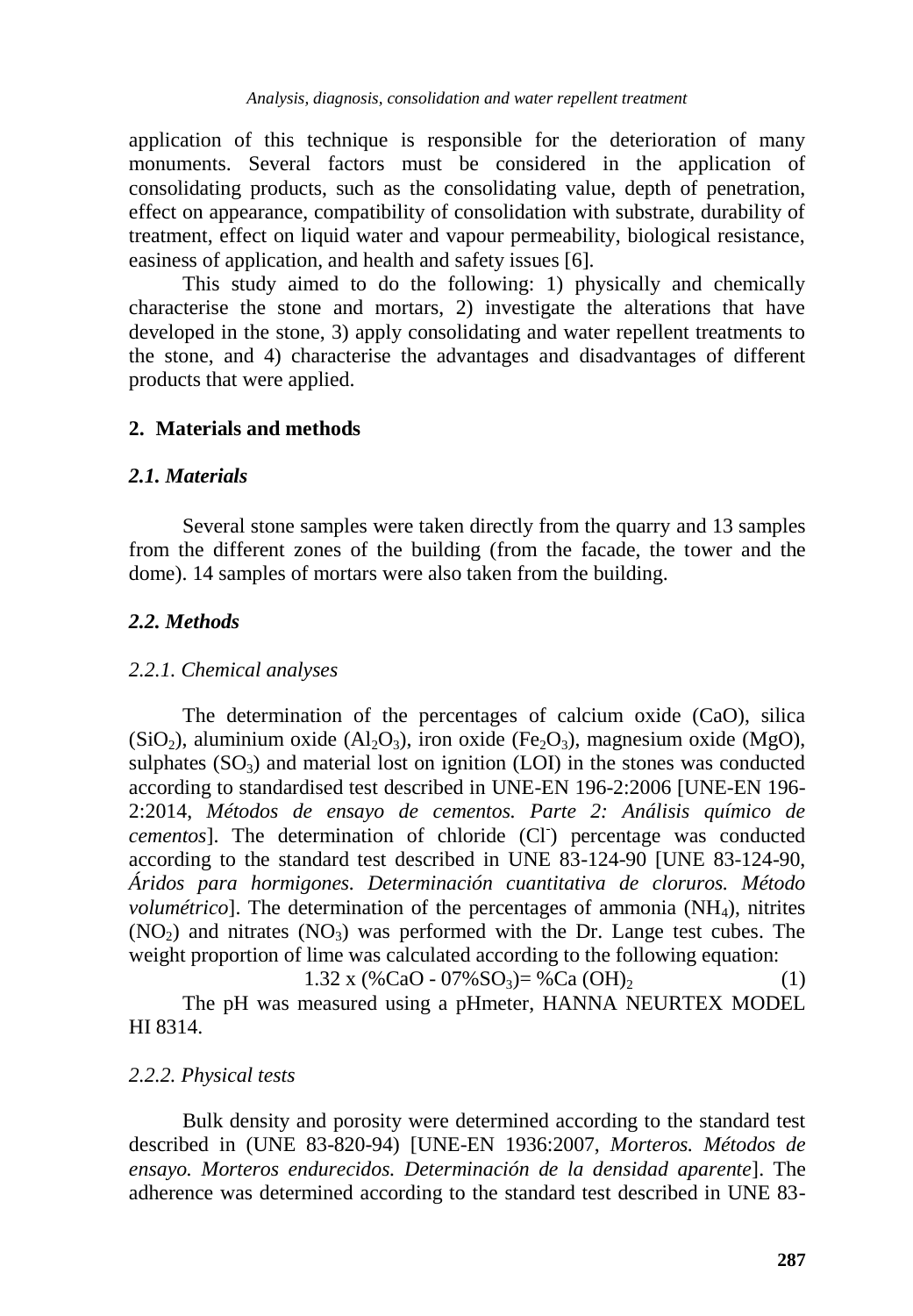*Robador & Pérez-Rodríguez/European Journal of Science and Theology* **11** *(2015), 5, 285-296*

822 [UNE 83-822:1995, *Morteros. Métodos de ensayo: morteros endurecidos. Determinación de la adherencia de los morteros de revoco y enlucido*]. The granulometry of the aggregates was determined according to the standard test described in UNE 146110 specifications [UNE-EN 13139:2003, *Áridos para morteros. Definiciones y Especificaciones*]. Shear resistance tests were performed according to the standard described in (UNE-EN 103401) [UNE-EN 103401:1998, *Determinación de los parámetros de resistentes al esfuerzo cortante de una muestra de suelo en la caja de corte directo*]. The coefficient of absorption and desorption was obtained according to the standards described in (UNE 67027:1984, UNE-EN 771-1) [UNE-EN 67027:1984, *Ladrillos de arcilla cocida. Determinación de la absorción de agua*; UNE-EN 771-1:2011, *Especificaciones de piezas para fabrica de albañilería*]. Compresive and permeability tests were performed according to UNE-EN 1926 and E-ENE 15803, respectively [UNE-EN 1926: 2007, *Determinación de la resistencia a la compresión*; UNE-EN 15803: 2010, *Conservación del patrimonio cultural. Métodos de ensayo. Determinación de la permeabilidad al vapor de agua*].

# *2.2.3. Consolidant and water repellent treatments*

Three different treatments were tested: i) an organosilicic consolidant followed by an organosilicic water repellent, ii) an acrylic polymer consolidant and iii) a consolidant and water repellent consisting of a fine lime mortar ('jabelga'). The organosilicic and acrylic polymers were applied by immersion and spraying. The fine lime mortar was applied with a brush. Cubic samples of 5 cm were used for the entire test. These samples were obtained from blocks of stone from the quarries and the monument.

Before applying the products, the samples were cleaned, wetted and left in the air to dry until the water content was 0-2 g. The samples were treated by immersion for ten minutes to reach a uniform penetration on all faces.

# **3. Results and discussion**

# *3.1. Quarry and monument stone*

# *3.1.1. Chemical composition*

The chemical analysis results suggested that the samples taken from the quarry and the monument are both high purity limestone (99.4% and 97.8% of  $CaCO<sub>3</sub>$ ). The percentages of sulphates and chlorides are somewhat higher in the samples from the monuments (0.66% and 0.08%, respectively) than those from the quarry (0.01% and 0.01%, respectively) due to environmental contamination. The percentages of  $SiO_2$ ,  $Al_2O_3$  and  $Fe_2O_3$  (0.2%, 0.1% and 0.06%, respectively) were very similar for both stones.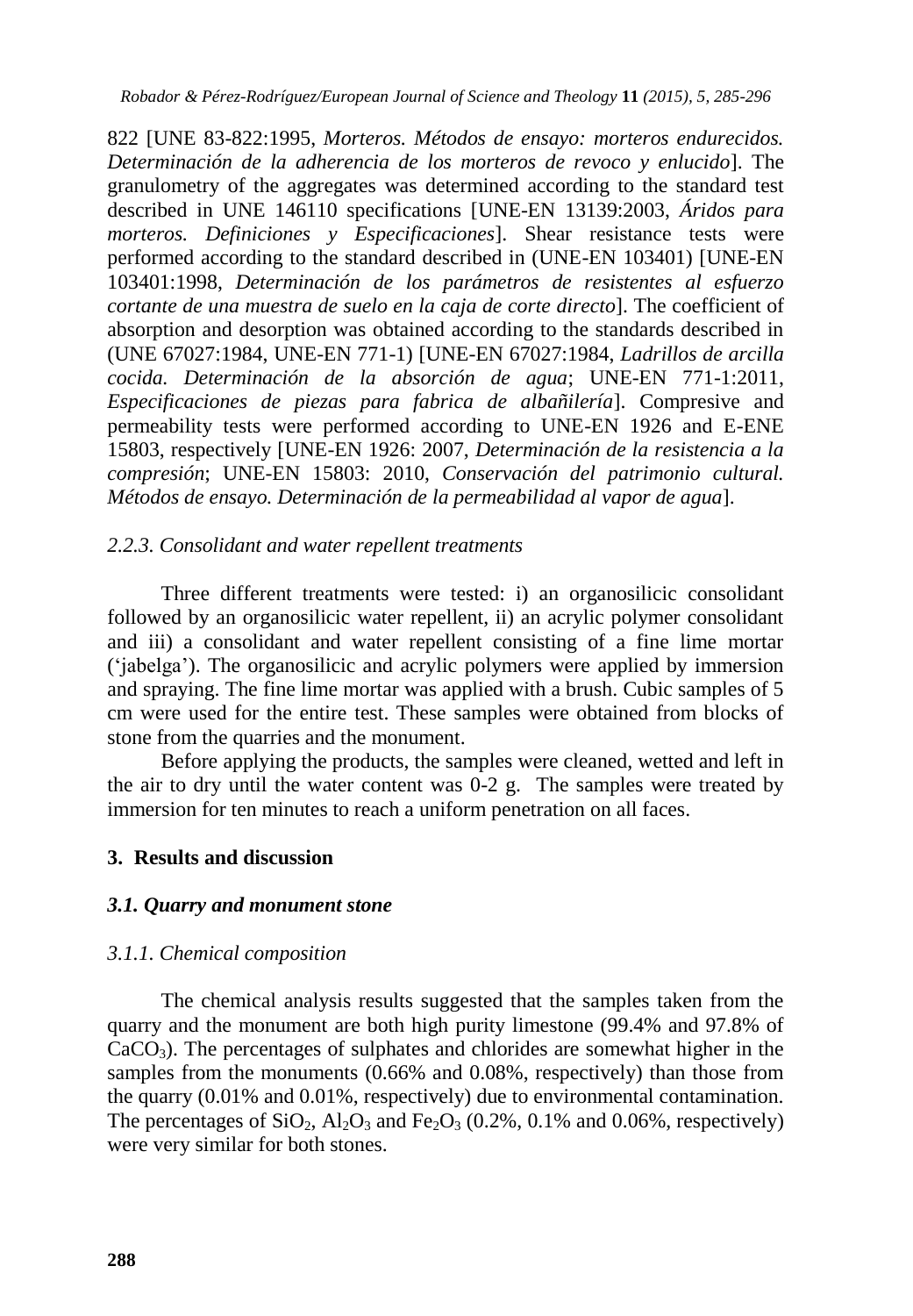#### *3.1.2. Mechanical and physical properties*

There were no differences between the density values of the monuments and the quarry stones  $(2.07 \text{ g/cm}^3)$ . The quarry stone was more porous than the monument stone (13.9% and 12.7%, respectively). Compressive test measurements in dry conditions and under water saturation returned higher values for the quarry stone (96.4 kg/cm<sup>2</sup> and 84.3 kg/cm<sup>2</sup>, respectively) than the monument stone (80.1 kg/cm<sup>2</sup> and 67.3 kg/cm<sup>2</sup>, respectively). The absorption rate in the quarry stone was very high, absorbing 3.2% in the first minute (43.2% of the total water absorbed), while the stone monument absorbed 2.35% (36.5% of the total). Increasing the amount of time of immersing in water to three hours increased the water absorption to similar values for both stones to 6.9 % (94.6% of the total) and 6.0% (95% of total) for the quarry and monument stone, respectively. The higher absorption rate in the quarry stone can be attributed to the greater number of free pores. Water desorption occurs in reverse order. The new quarry stone loses water more slowly than the monument stone. These results are explained by the larger fraction of pores in the quarry stone.

Capillarity - after three hours, the water reached 10-12 cm for the test specimen. Permeability - after two hours, the water had flowed through the test specimen. These results show the presence of pores that facilitate the movement of water through the stone.

The high absorption rate due to the great number of free porous and the values of capillarity and permeability recommended the applications of consolidants and water repellents.

#### *3.2. Lime-based mortars*

A study of the mortars of the Burgos Cathedral was performed. A large variation in the bulk density was observed (1.43-2.3 kg/l), mainly influenced by the particle size and the binder/aggregate ratio. In the mortars bearing the ashlars, the aggregate grain size was larger than the coating mortars, and they required less lime. For both of these reasons, their densities were typically higher. The density is also influenced by the mixing of the components and their technical implementation.

Porosity affects the hardness, water retention capacity and capillary water absorption. Furthermore, the higher porosity allows for a larger contact surface and more reaction with the gaseous pollutants, which influences the hardening and subsequent degradation of the material by atmospheric carbon dioxide. However, low porosity delays the carbonation process and hinders breathability. In lime mortars, equilibrium between both factors must be achieved. The older mortars had a pH value close to 7. High lime content generates more alkaline mortars (pH approximately 8). In isolated mortars, carbonation is difficult, so the pH of these samples remained approximately 8. Lime is high-purity calcium hydroxide, which gives great plasticity to the walls. The magnesium content in all samples was 0%, indicating that the lime was derived from the calcinations of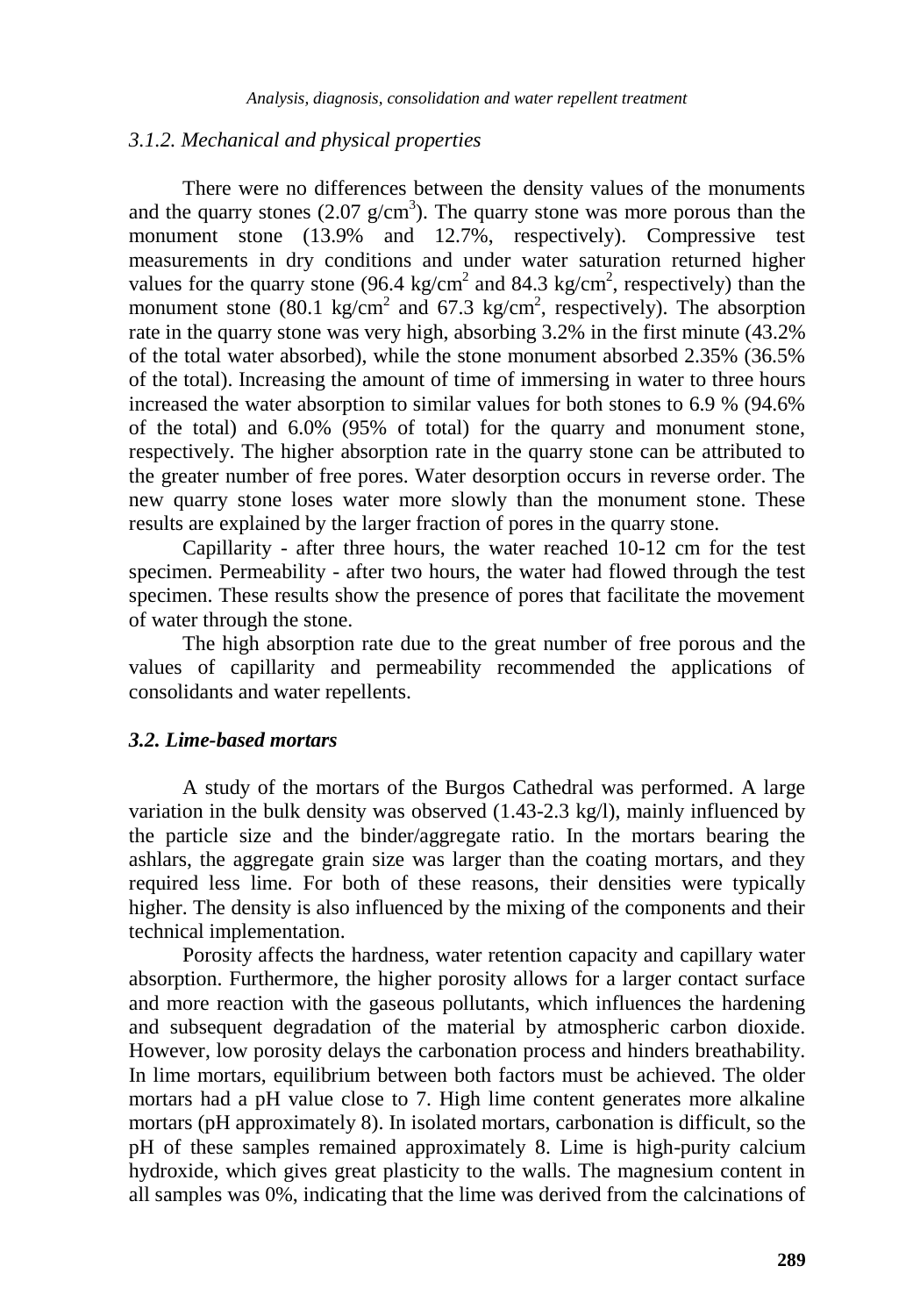high purity limestone and not from dolomite. The silica was also characterized by high purity and usually accompanied by feldspars, which are not harmful to the mortar. The silica grain size was appropriate to the application: thin for coating mortars, medium for ashlar-bearing mortars and thick and heavy for the bearing of the foundation. Gypsum, in particular, appeared in bearing mortars and the protective external mortar coatings. In bearing mortars, it is an intended addition to accelerate the hardening of the mortar and vertically expedite performance. In external coatings, some of the gypsum comes from the chemical reaction of the lime with aggressive environmental compounds, and the rest may be due to intentional addition, even if it means loss of durability in a city with abundant rainfall and low temperature. Aggressive chemicals such as ammonia and nitrites only occurred at trace levels. Chlorides and nitrates occurred in low proportions. This result may be due to the presence of these substances in the original kneading water or to further contamination. The binder aggregate ratio depends on the type of mortar developed and the function of each mortar.

Mortar samples were taken from exterior and interior of Burgos Cathedral. Theses samples were divided into four main groups.

# *3.2.1. Mortars bearing slab foundation*

These mortars incorporated a small percentage of gypsum and they have low amounts of lime. We can guess that these mortars have not been compacted and possibly beings slabs of great, size and a thickness of 10 cm, they carry a settlement by weight rather than by adherence, and commissioning work was entrusted to the gravity setting. This way of conceiving the stone pavements settlement takes poor mortar used, because it is thought that heavy-weight stone system need not grip, but fixation is entrusted to be the weigh of the slab. The inequality of the thickness of the paving slabs made it necessary to look horizontally with equal quantity of mortar, varying percussion work to lay each piece.

# *3.2.2. Mortar of inner part of walls and bearing of ashlars*

This mortar was used for the agglomeration of stones of the inner part of the walls of the cathedral to join ashlars. Dosing is higher in lime (slightly hydraulic, as evidenced by their content of aluminium oxide and iron oxide). This mortar has not been developed and implemented with the same care of bearing and coating mortars because their function was only filling agglomerated stones and giving the wall greater plasticity. Lime mortar provides a link between the seat stuffed inside the establishment, ensuring consistence between the veneer and solid breaks and avoiding different behaviour by ensuring the stability of the building.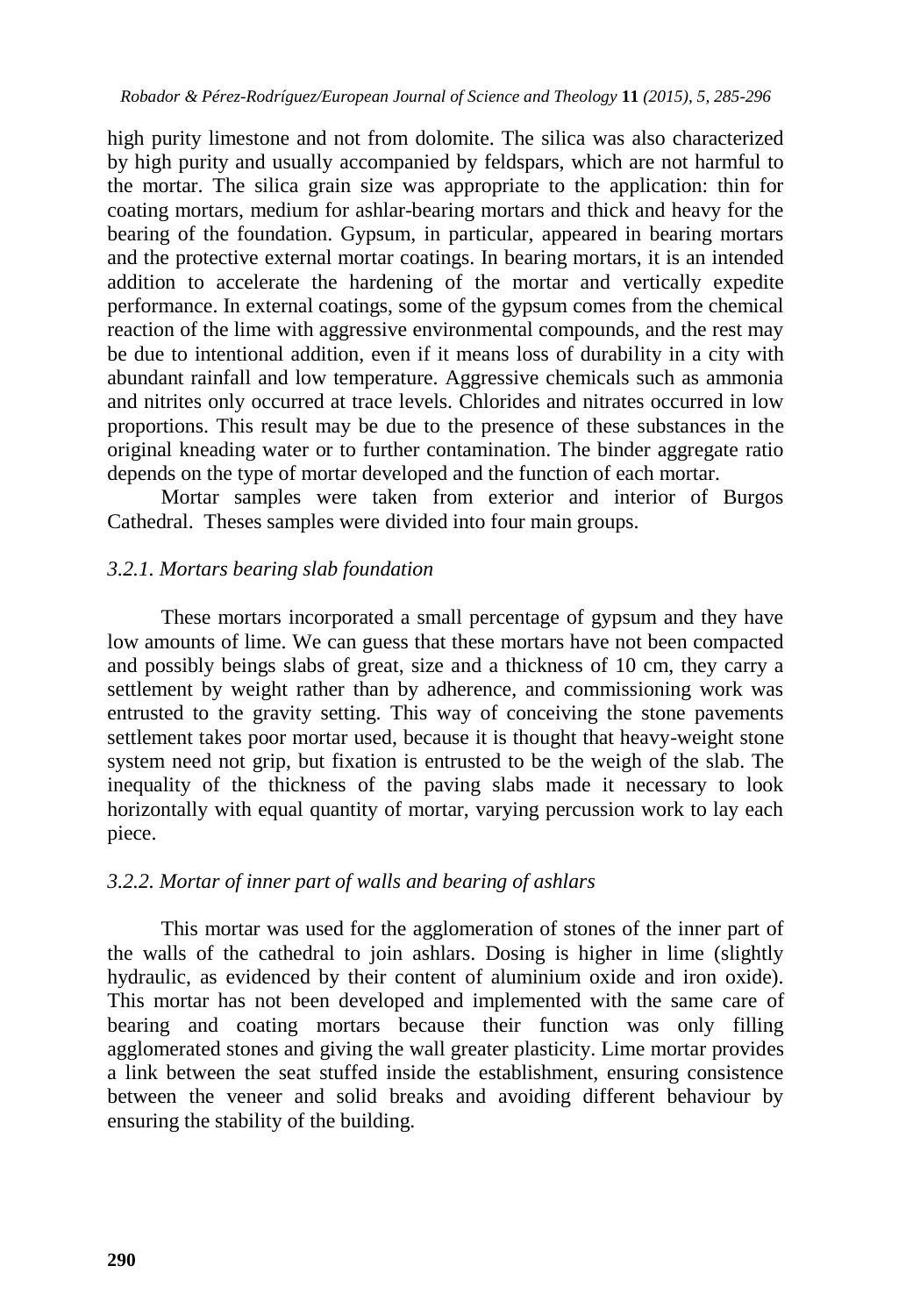### *3.2.3. Joining of aslars*

The thickness of the mortar joints of the walls ranges from 0.9 to 2.5 cm (mostly between 1 and 1.5 cm). The stone ashlars were not perfect or parallel each other and the irregularities were solved with thick mortar. The technical expertise of the builders of the Cathedral involves the use of fort lime mortar, confirmed by practice, that's why they were looking for the right raw materials and employing the most suitable techniques for each application. These mortars are rich in lime to confer plasticity and to absorb the deformations of these great walls. The behaviour of lime mortars used in the union of the elements of these large buildings is comparable to the role on a bony skeleton of the elastic cartilage connecting the various elements of the skeleton, join parts without losing elasticity.

# *3.2.4. Coatings mortars*

In the cathedral there are coatings mortars: exterior and interior coating. Although the stone itself has a compact good quality being carved with great wealth, it shows a great vulnerability to the attack of external aggressive agent. To avoid the deterioration that could occur the building constructors used lime mortar coatings for protection. They knew they had to protect the stone carved with something that defend against the destructive action of the environment through a mortar coating. These mortars called 'sacrifice' for their protective function, were periodically removed. The practice was lost with consequent unfortunate results.

# *3.3. Study of alterations to the surface of the monument*

The study of the Cathedral of Burgos included an inventory of each form of alteration, which has been conveniently presented in maps to facilitate the work of restorers.

# *3.3.1. Inventory of the alteration forms*

Various classes of patinas were observed in the Cathedral of Burgos. Table 1 shows Inventory of each form of alteration observed in Cathedral of Burgos. Chromatic patina: the stone of the Cathedral presents an ochrecolour due to the surface finishing given by 'jabelga'. A grey colour appears because of the adhesion of contaminants in areas not affected by rain. There is also, in some areas, a black colour that may be attributed to the start of the chemical deterioration of the substrate. In localised areas, a green patina appears that is induced by metallic copper compounds. Biogenic patina: very thin films are formed by living organisms that develop on the surface of the stone, such as lichens and mosses. The colour depends on the time of year and the cycle, ranging from dark brown to yellow. Discolouration patinas: Colour loss is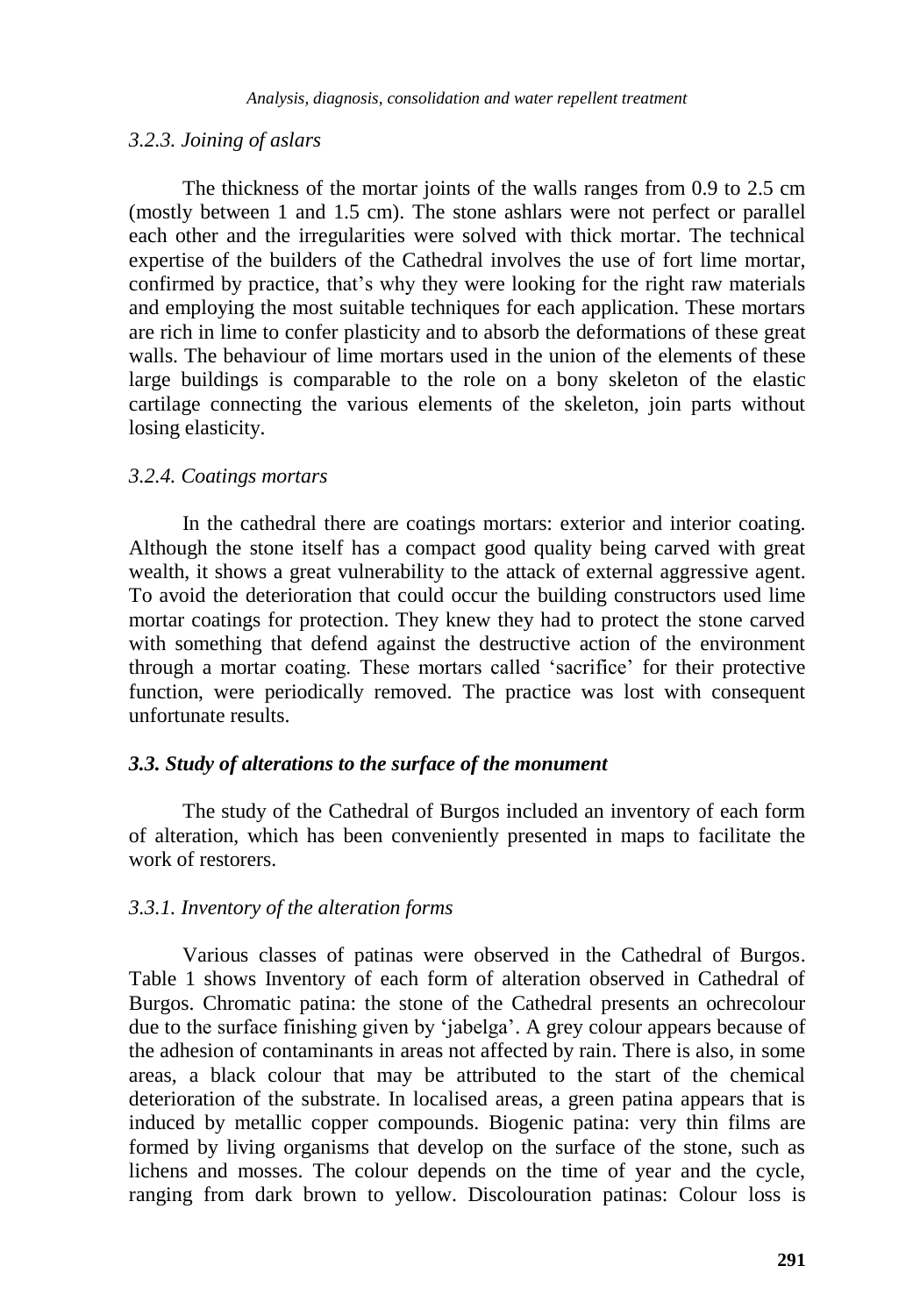observed due to rain and other pollutants that remove part of the protective layer and jabelga used for stone protection.

| <b>Chromatic patinas</b> | <b>Black crust</b>     | <b>Other stone alteration</b>           |
|--------------------------|------------------------|-----------------------------------------|
| 'jabelga', grey          | lichens, dust adhesion | blistering, surface deposit (organic or |
| colour, black colour,    | (bound by gypsum,      | inorganic), caving, efflorescence,      |
| green patina,            | that develop algae,    | disaggregation, chipping, alveolar      |
| biogenic patina,         | lichens, etc.)         | erosion, fissuring, vegetation          |
| discolouration           |                        |                                         |

**Table 1.** Inventory of each form of alteration observed in Cathedral of Burgos.

On the façade of Burgos Cathedral, exposed to NNE, black crusts generated by lichens were present, beside other crusts formed due to dusts adhesion to the surface of the stones. This powder, usually clay found in a suspension form in the atmosphere, is bound by gypsum and forms a substrate that develops algae, lichens, etc., which grow on the surface and feed on the stone that supports them.

Other stone alterations observed*.* Blistering: this alteration is produced by deformation of the surface of the stone and is characterised by the formation of numerous bumps. Disaggregation: these material losses are the result of the loss of coherence between substance's components of different particle sizes. The degree of this form of deterioration of the stone material is very high due to the stone's porosity. Caving: this phenomenon is the result of a breakdown of the superficial stone due to the total loss of cohesion between its components. Efflorescence: deposits or layers of soluble salts appear on the surface cause important damage to stone and contribute to the formation of skin blisters. These are quite abundant in the Burgos Cathedral. This efflorescence is produced by a chemical attack on the stone, resulting in a loss of mass. Surface deposits: materials of diverse origin (organic or inorganic) accumulate on the surface of the stone; bird's excreta are included in this group. Chipping: the lift and separation of scales in parallel to the surface of the stone are produced by changes in humidity, temperature, ice movement, soluble salts, etc. Alveolar erosion: globular cavities form on the stony surface. Disaggregated stone material is usually located inside the cavities. These alterations are found in the lower areas of the Cathedral, on the façade of the Coronería. Fissuring: planar discontinuities, fractures or cracks of varying size and of different origins commonly develop in the mortar joints. Abundant fissuring appears in the Cathedral of Burgos due to oxidation and swelling of the sculptures' metallic holding. Vegetation: grasses, mosses, and even shrubs develop on the stones of the buildings and produce stone alterations. The roots produce fissures that fragment the stony substrate.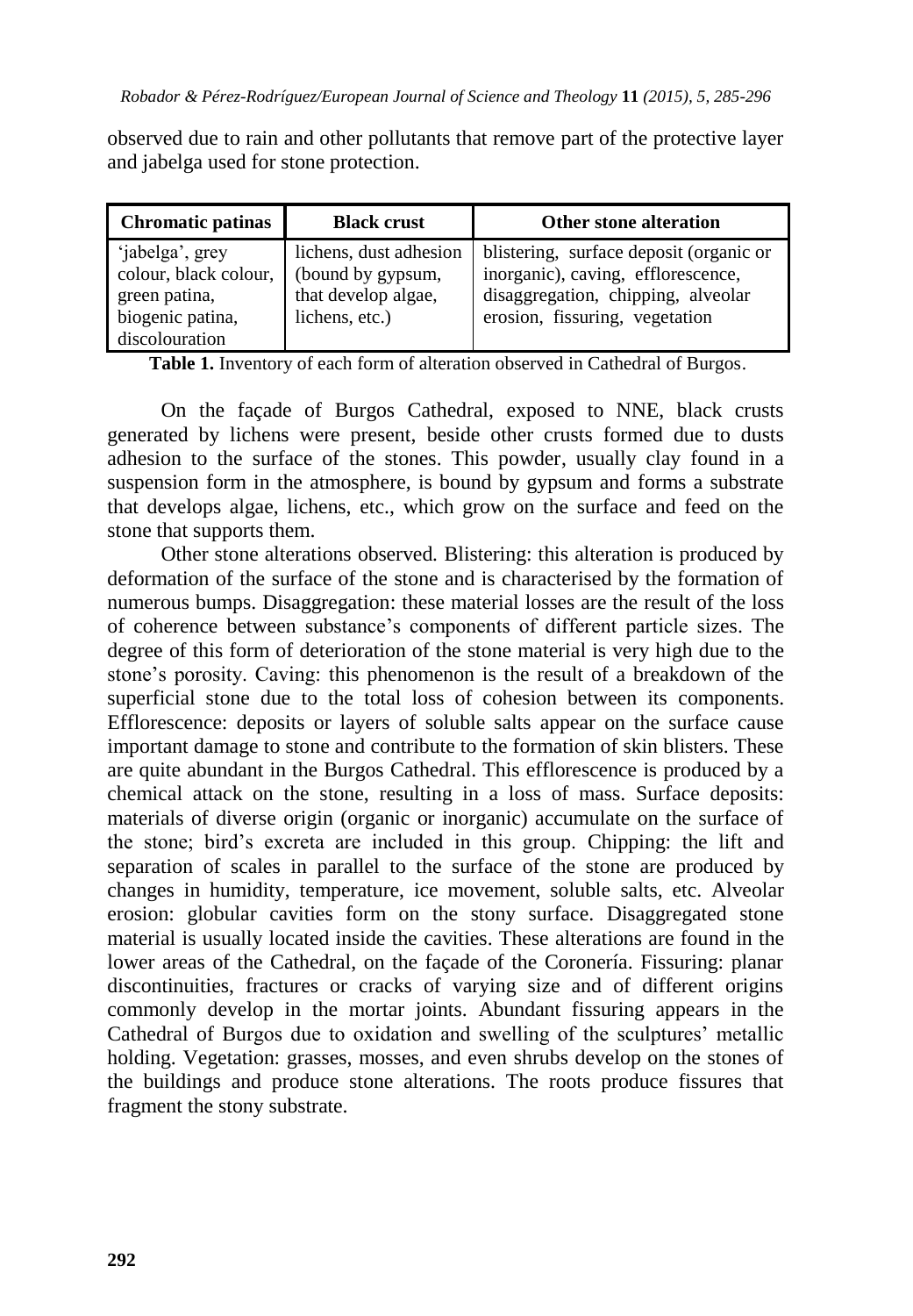#### *3.3.2. Alterations cartography*

The cartography was carried out by visual observation*.* White zone or washed stone: the forms of alteration that dominate this area are discoloration of the stone due to washing without an observed loss of thickness. The development of these alteration forms depends on the situation and orientation of the stone (reliefs, faces runoff, etc.). Most stones retain their consistency, and the alteration degree can be considered low. However, a few zones do appear to have notable mass loss, especially under reliefs and sculptures. Grey areas or dry deposits: these zones can be found in the areas of the building protected from rain and runoff. The surface of the stone is subjected to continuous deposition from the environment. The stone is not altered because the surface deposits do not react chemically with the surface of the stone. Black areas of wet deposits: these areas appear in protected zones that are next to rain areas. These zones are characterised by constant humidity. Exogenous deposits are retained in these areas because of their reaction with the stone. These areas exhibited notable alterations, mainly crusts that evolved and gave rise to desegregations associated with efflorescence. The zones most favourable to these processes are the interiors of the cornice and outgoing. Green-yellow zones: these zones appear in areas of the building exposed to rain and heat. Plants, lichens and algae have developed there. Figure 2 shows a photo carried out before the façade restoration. It is shown clearly the orientation effect on the alteration. The southwest façade show white colour due to erosion of rain water and environmental contamination that produce the alteration of this façade zone. On the other hand the south west façade show a black superficial crust. In this zone of the building appear absorption water by capillarity and do not receives sunlight directly. In addition receive environmental contamination due to cars traffic.



**Figure 2.** White and black alteration.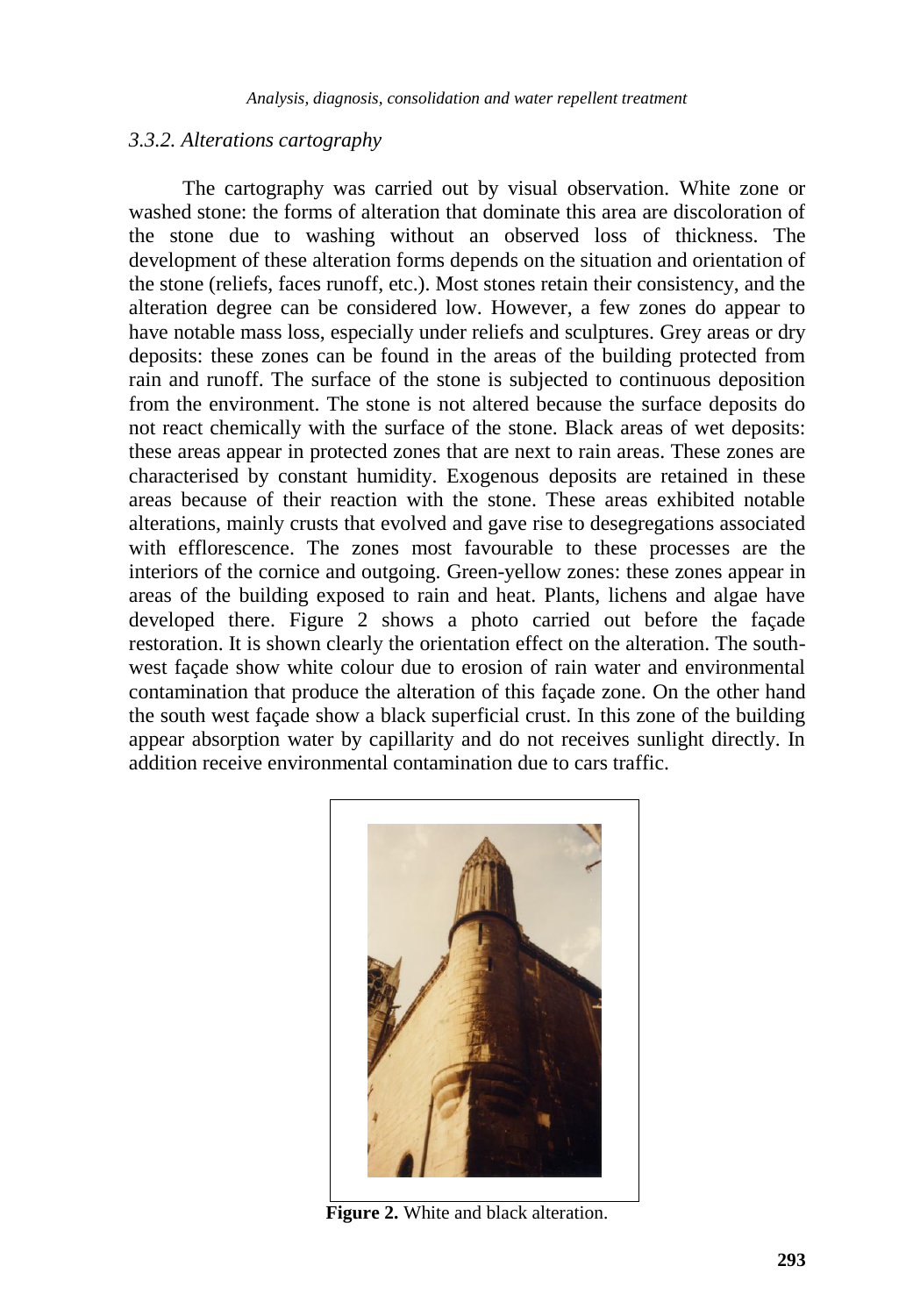# *3.4. Consolidants and water repellents applied to the stone*

Water absorption was reduced considerably by the spraying treatment with organosilicic consolidant + organosilicic water repellent and by the treatment through immersion in the acrylic consolidant. The absorption was very high in the treatment through immersion or spraying with only the organosilicic consolidant. The results of acrylic consolidant application were not promising when performed by spraying and showed better results by immersion or saturation. The 'jabelga' application significantly reduced water absorption. The capillarity of stones from the quarry and the monument were reduced to zero in the case of the organosilicic consolidatant  $+$  organosilicic water repellent applied by spraying. Similar results were obtained with the acrylic consolidant treatment. The stone treated with 'jabelga' exhibited a capillarity reduction to half or one-third. The quarry and the monument stones treated with the organosilicic consolidant + organosilicic water repellent by spraying significantly exhibited improved durability against thermal treatments. However, the high cost of these products and their short durability limits their application. The acrylic consolidant shows deficient results when it is applied by spraying. The immersion of the stone monument is not viable, and the high cost of this product prohibits the use of this treatment.

The surface of the carved stone is greatly vulnerable to the attack of external aggressive agents. To avoid the possible occurrence of deterioration, the building construction utilised a lime mortar coating for protection as was previously described in lime-based mortars chapter

The builders knew that they had to protect the carved stone with something that could defend against the destructive action of the environment and used a mortar coating. These mortars were called 'sacrificial' for their protective function and were periodically reapplied. That practice was eventually lost, with regrettable results.

The 'jabelga' used in our work as a consolidant and water repellent has proven its effectiveness compared to the organosilicic, and the organosilicic and acrylic polymer treatments. This treatment gives the stone a good protection. This treatment (jabelga) has two main advantages: its durability and a good behaviour over time, which have been demonstrated by previous treatments carried out on the monument for centuries [7]. The low cost and easy application of this material showed the advantageous in comparison with the other products used in this work. Pigments can be added when they are required. The control of application is very easy. It is possible to distinguish those areas that are protected from those that are not.

# **4. Conclusions**

The stones analyzed in this study came from the quarries and the monument and are made of high-purity limestone. The high retention of water in the open pores can cause freezing alteration and dissolution phenomena. The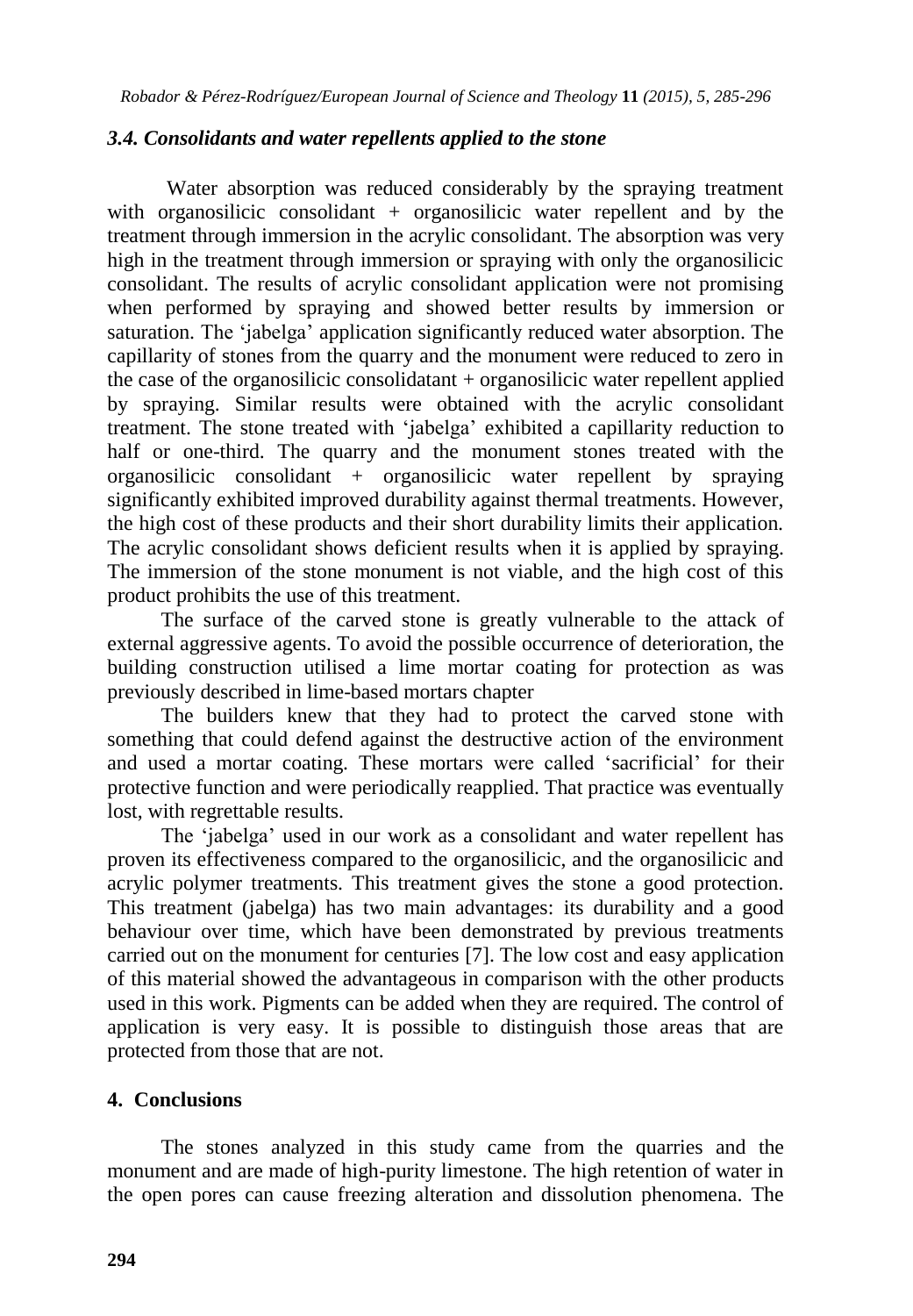capillary rise of water and easy circulation is important in this stone. The mortars are mainly composed of  $SiO<sub>2</sub>$  and CaO, with a high content of lime and sand. Quartz and calcite are present in almost all samples. According to the present study, there were probably very strict rules and an extensive knowledge of the components of mortars and their performance.

Cathedral builders chose materials with great skill. The lightness, transparency, and stability achieved by the Burgos Cathedral were achieved by bonding the stones with lime mortar.

Patinas, black crust, pitting, disaggregation, detachments, efflorescence, surface deposits, grain desegregation, cracking and vegetation have been observed in the monument and are responsible for the stone's alterations. The cartography of the alterations helped to elucidate four main categories: white or washed stone, grey or dry deposits, black or wet deposits and green-yellow areas.

Different consolidants and water repellents were tested in this study: i) an organosilicic consolidant followed by an organosilicic water repellent, ii) an acrylic polymer consolidant and iii) a consolidant and water repellent consisting of a fine lime mortar (jabelga). The 'jabelga' applied by brush showed significant advantages relative to the other products used.

# **Acknowledgment**

The financial support of the Spanish Comision Interministerial de Ciencia y Tecnología under project BIA2009-12618 and the Junta de Andalucía (TEP-6558) are acknowledged. The authors wish to thank Mr. R. Pérez-Maqueda for the typing and composition of the manuscript.

# **References**

- [1] M.D. Robador. *El revestimiento de la piedra de la Catedral de Burgos*, Proc. Of the II Congreso Nacional de Historia de la Construcción, F. Bores, J. Fernandez, S. Huerta & E. Rabasa (eds.), Instituto Juan de Herrera. Universidad de A Coruña, Coruña, 1998, 417-429.
- [2] M.D. Robador, F. Arroyo and J.L. Perez-Rodríguez, Constr. Build. Mater., **53** (2014) 370-380.
- [3] P. Pineda, M.D. Robador and J.L. Pérez-Rodríguez, Constr. Build. Mater., **43** (2013) 612-633.
- [4] R. Esbert and R. Marcos, Mater. Construcc., **186** (1982) 79.
- [5] M. Alcalde Moreno, R. Villegas Sanchez and J.E. Vale Paropar, *Study on weathering and conservation treatments for the Stone of Andalusian Monuments. Macroscopical Morphology of Accelerated Weathering of Some Petreousmaterials*, in *Applied Study of Cultural Heritage and Clay*, J.L. Perez-Rodriguez (ed.), CSIC, Madrid, 2003, 259-288.
- [6] E. Hansen, E. Doehne, J. Fidler, J. Larson, B. Martin, M. Matteini, C. Rodríguez-Navarro, E. Sebastián Pardo, C. Price, A. de Tagle, J.M. Teutonico and N. Weiss, Reviews in Conservation, **4** (2003) 13-25.